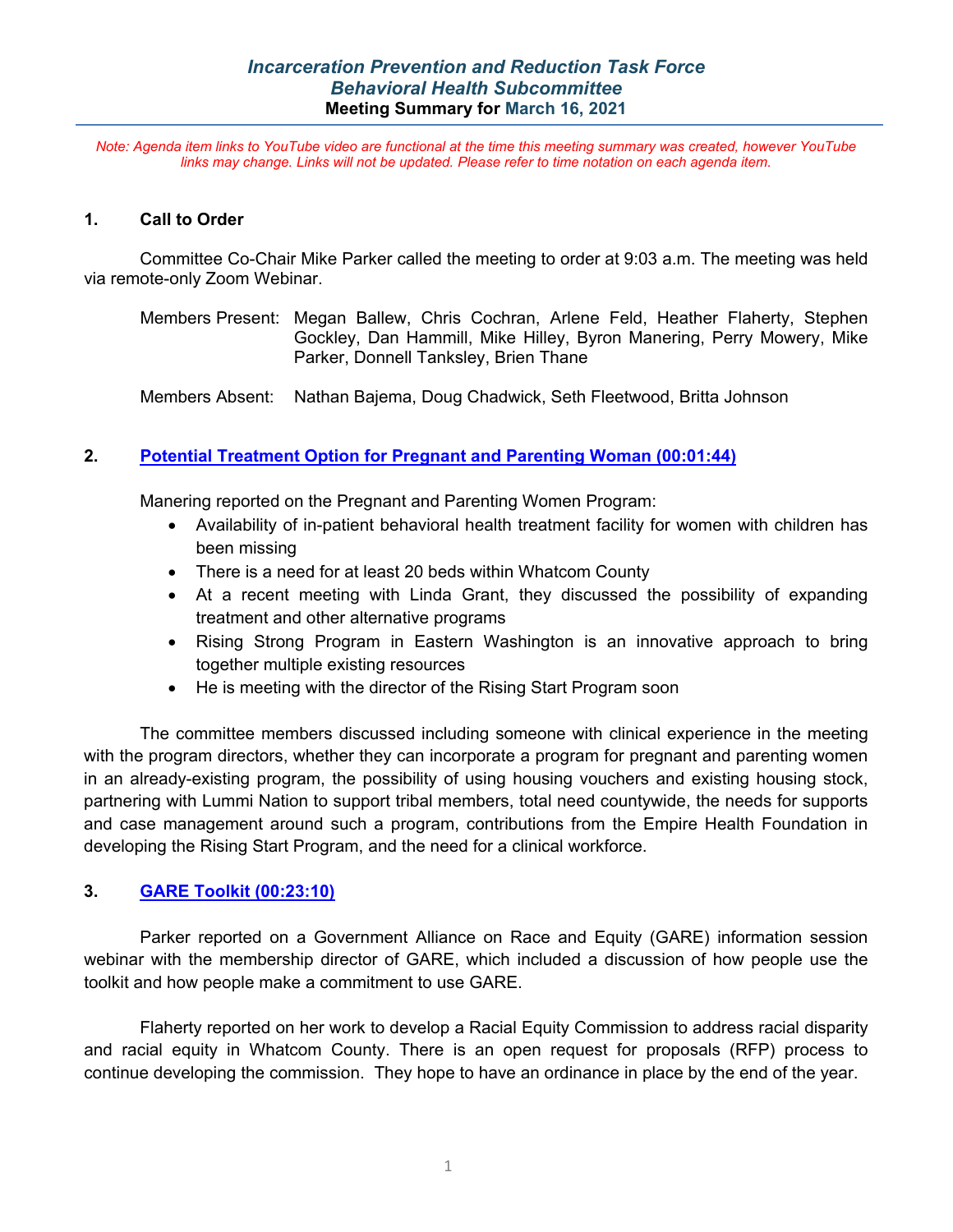Parker continued to report on implementing GARE within the committee and to have representation across departments. Make a request of INDEX Committee on data to track information and determine outcomes. The data information may not be uniform across all systems.

The committee discussed:

- How to operationalize racial equity within this committee
- Look at the makeup of the Behavioral Health Committee and determine where they might be missing representation
- Get a handle on the social determinants of health that lead to future criminogenic outcomes
- Gather diversity data in the behavioral health provider workforce
- They need to address disparities in where they divert people to
- Review booking data by jurisdiction
- Determine who is being offered services and what are the outcomes, based on race
- Don't be afraid to ask for that racial and ethnic data
- Observe the outcomes of the Ground-level Response and Coordinated Engagement (GRACE), Law Enforcement Assisted Diversion (LEAD), and the Mobile Crisis Outreach Team (MCOT)

## **4. [2021 Committee priorities](https://youtu.be/ODSLiBQDvFc?t=2867) (00:47:49)**

Hammill reported on the recent Supreme Court Blake decision regarding the State statute on criminal possession of a controlled substance and the need for behavioral health services in the community as a result of the decision.

Committee discussed additional priorities:

- Substance use disorder, figuring out treatment options for methamphetamine use
- Upstream prevention, such as a children's initiative
- House Bill 1590, House Bill 1406, Economic Impact Development (EDI) funds, the real estate excise tax (REET) fund, review how funds are being spent from the one-tenth of one percent sales tax, and other potential funding options
- Work with other committees, such as INDEX, to make sure they have data
- Review niche issues at the nexus of behavioral health and criminal justice and recommend promising new practices
- Determine what services are already in place and working in the community
- Teacher training, including trauma-informed work
- Apply a GARE overlay to everything they do, including make priorities
- Expand behavioral health capacity locally however possible, such as establishing training programs at local colleges or using local funds that don't have as many restrictions as State or federal funds